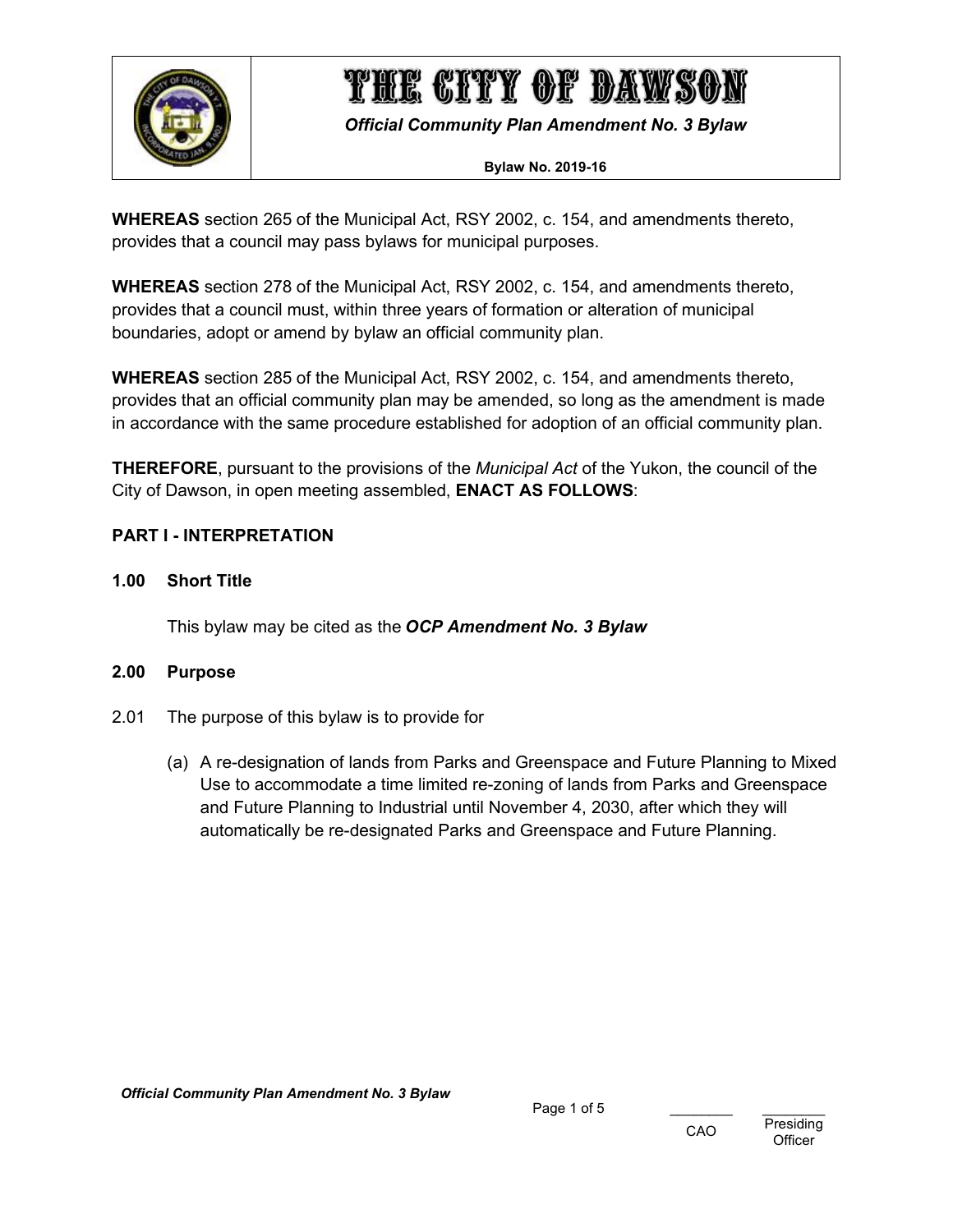

**Official Community Plan Amendment No. 3 Bylaw** 

**Bylaw No. 2019-16** 

# **Table of Contents**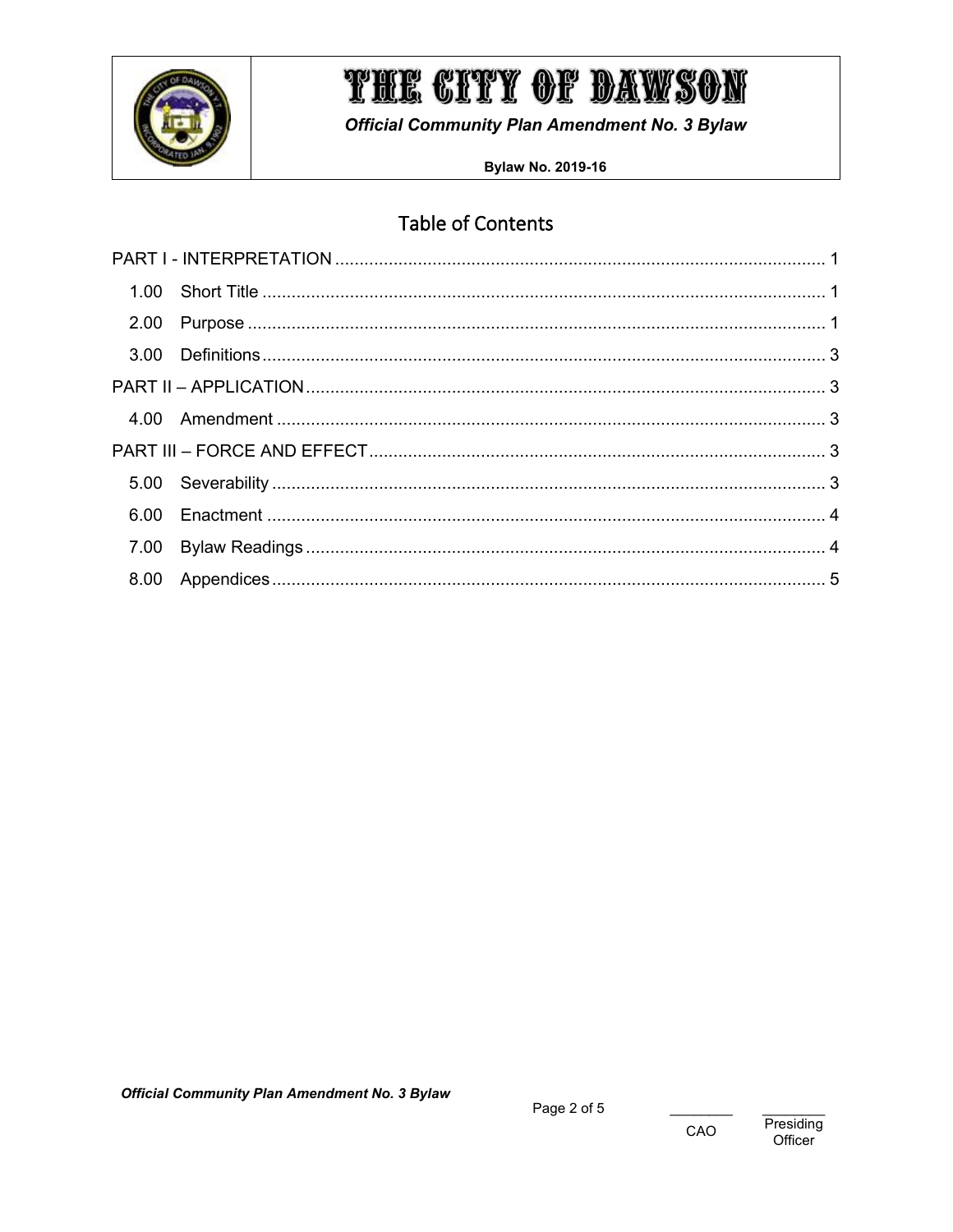

*Official Community Plan Amendment No. 3 Bylaw*

#### **Bylaw No. 2019-16**

### <span id="page-2-0"></span>**3.00 Definitions**

- 3.01 In this Bylaw:
	- (a) Unless expressly provided for elsewhere within this bylaw the provisions of the *Interpretations Act,* RSY 2002, c. 125, shall apply;
	- (b) "Amended Area" means the area shown in Appendix 1;
	- (c) "Bylaw Enforcement Officer" means a person employed by the City of Dawson to enforce bylaws;
	- (d) "CAO" means the Chief Administrative Officer for the City of Dawson;
	- (e) "City" means the City of Dawson;
	- (f) "Council" means the Council of the City of Dawson;

# <span id="page-2-1"></span>**PART II – APPLICATION**

### <span id="page-2-2"></span>**4.00 Amendment**

- 4.01 This bylaw re-designates a portion of the Amended Area from Future Planning to Mixed Use, as shown in Appendix 1.
- 4.02 This bylaw re-designates a portion of the Amended Area from Parks and Greenspace to Mixed Use, as shown in Appendix 1.

# <span id="page-2-3"></span>**PART III – FORCE AND EFFECT**

### <span id="page-2-4"></span>**5.00 Severability**

5.01 If any section, subsection, sentence, clause or phrase of this bylaw is for any reason held to be invalid by the decision of a court of competent jurisdiction, the invalid portion shall be severed and the part that is invalid shall not affect the validity of the remainder unless the court makes an order to the contrary.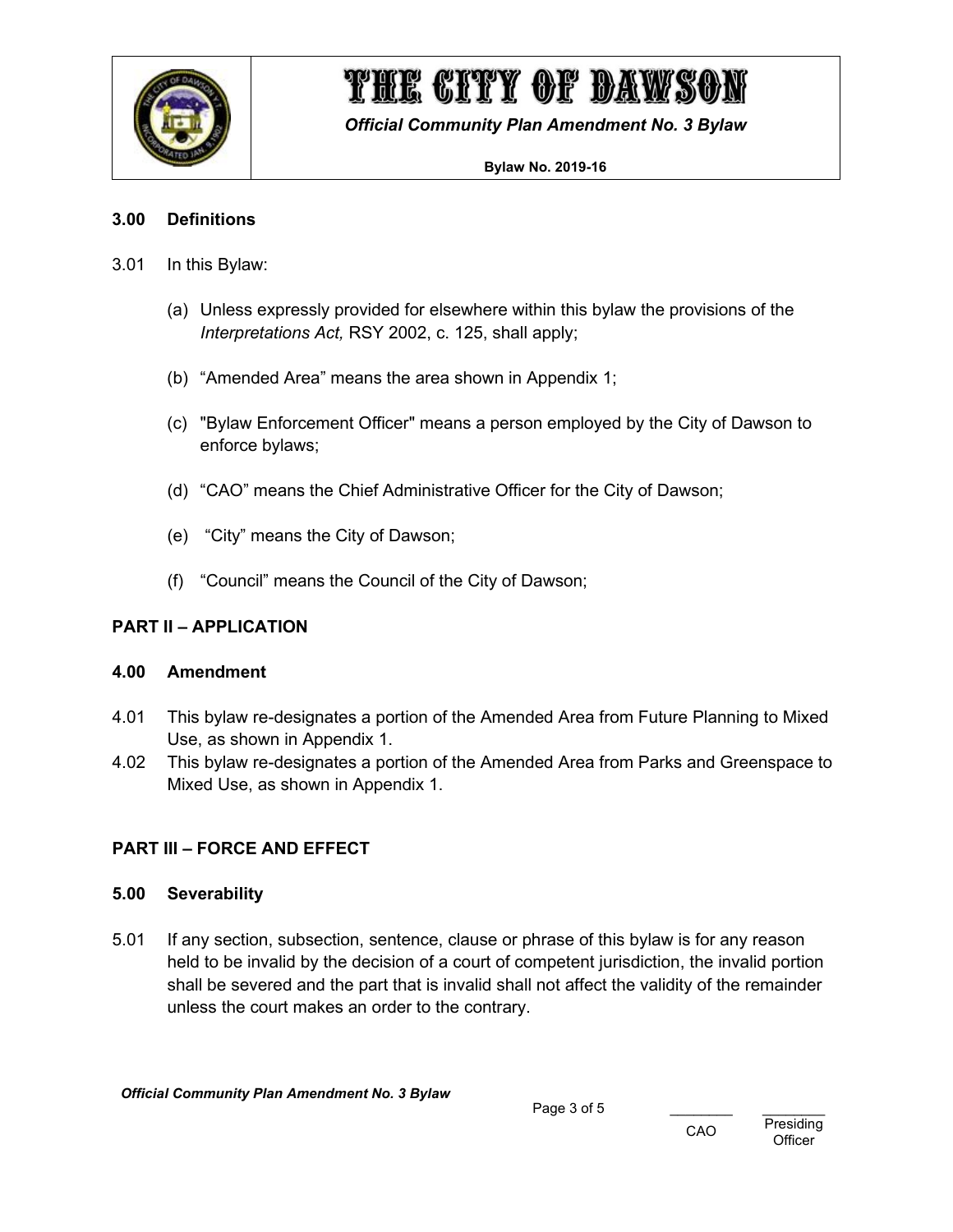

*Official Community Plan Amendment No. 3 Bylaw*

**Bylaw No. 2019-16**

### <span id="page-3-0"></span>**6.00 Enactment**

6.01 This bylaw shall come into force on the day of the passing by Council of the third and final reading.

### <span id="page-3-1"></span>**7.00 Bylaw Readings**

| <b>Readings</b>        | <b>Date of Reading</b> |
|------------------------|------------------------|
| <b>FIRST</b>           | December 4, 2019       |
| NOTICE TO MINISTER     | June 11, 2020          |
| <b>PUBLIC HEARING</b>  | <b>July 7, 2020</b>    |
| <b>SECOND</b>          | <b>July 7, 2020</b>    |
| MINISTERIAL APPROVAL   | <b>July 29, 2020</b>   |
| <b>THIRD and FINAL</b> | <b>July 13, 2021</b>   |

**Original signed by:**

*Wayne Potoroka Cory Bellmore* **Presiding Officer Chief Administrative Officer**